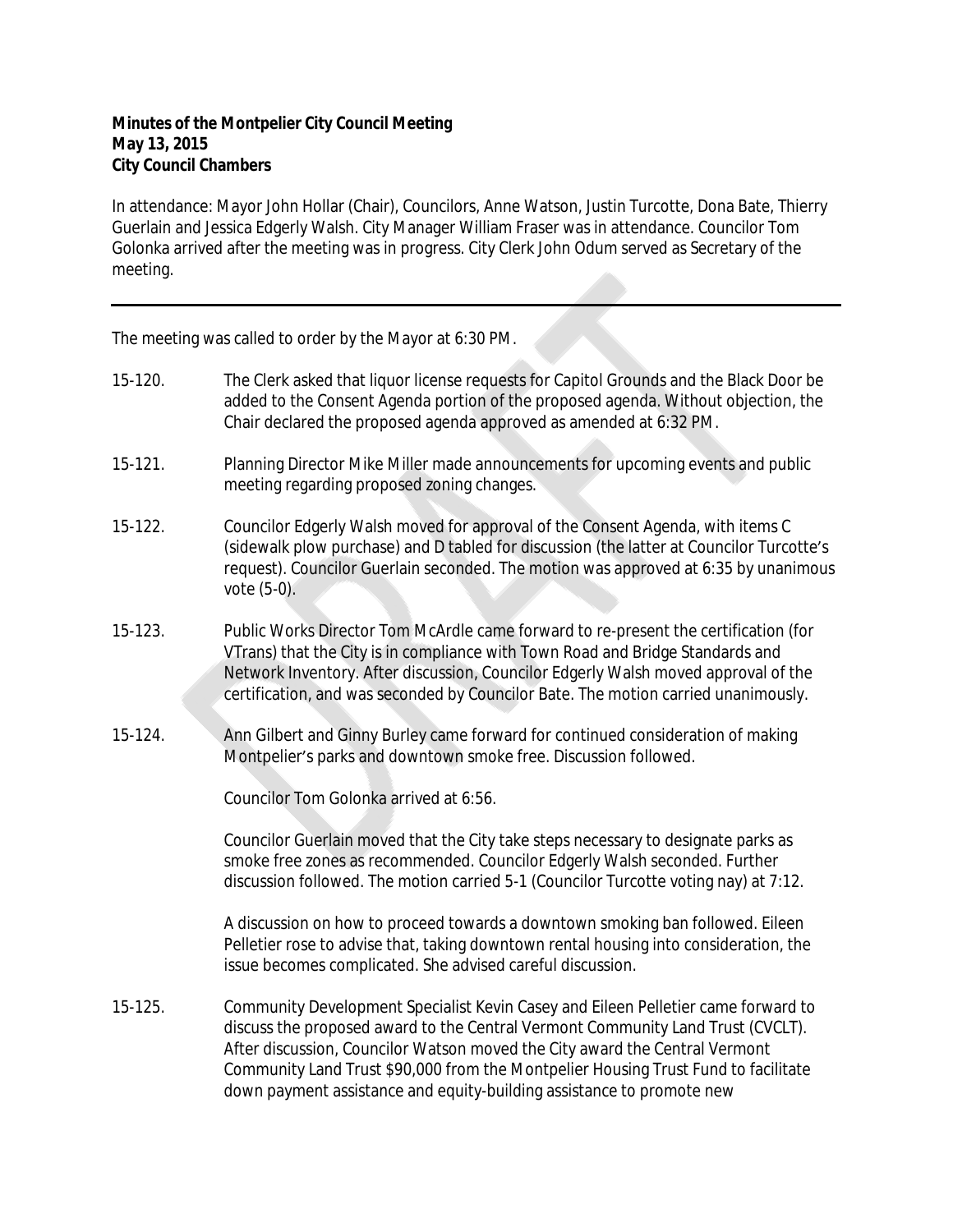homeownership opportunities in the City. Councilor Bate seconded. After further discussion, the motion carried unanimously at 7:37.

15-126. Anthony Menona (of the Bicycle Advisory Committee and Montpelier in Motion Steering Committee) and Eve Jacobs-Carnahan (of the Pedestrian Committee and Montpelier in Motion Steering Committee) offered a presentation of the Montpelier-in-Motion project for a Master Plan for bicycle and pedestrian issues

> John Snell (also on the Pedestrian Committee and the Montpelier in Motion steering committee) also added supportive comments.

Public Works Director Tom McArdle also discussed some specific facets of the proposal, and stayed to field council questions.

Jim Donovan (plan consultant) added comments.

15-127. Mr. Menona and Ms. Jacobs-Carnahan stayed at the front table to discuss a possible Transportation Committee, with representation from related committees (parking/bike advisory/pedestrian/energy). They were joined by John Budreski, Chair of the Bike Advisory Committee. Discussion followed. Mr. Snell offered comments.

> Councilor Edgerly Walsh moved the Council Create a Transportation Committee (such to be named whenever the Council sees fit) to include 2 to 3 representatives from Parking, Bicycle, Pedestrian and Energy (committees). The committees will, on an annual basis, nominate to the City Council who those 2-3 liaisons will be, and will approve docket of appointees to the Committee, and the Committee will be staffed." Motion was seconded by Councilor Turcotte.

Discussion followed. At Councilor Edgerly Walsh's request, the underlying motion was amended by the Chair without objection to include "and that a Councilor be added" to the proposed body. The motion as amended carried unanimously at 8:33.

The Mayor called for a recess at 8:33. The meeting reconvened at 8:40.

15-128. Planning Director Michael Miller forward to introduce discussion of the next steps to accomplish the City Council Goal to "Create a hospitable environment for economic development" (moving towards putting resources behind an Economic Development Strategic Plan).

> Councilor Edgerly Walsh moved the council proceed with the Plan as recommended. Councilor Bate seconded. The motion carried unanimously at 8:53. Councilor Edgerly Walsh volunteered to serve on the steering committee described in the memo underlying the motion.

- 15-129. Assistant City Manager Jessie Baker, Mr. McArdle and Police Chief Tony Facos came forward and discussed the 2014-2015 winter parking ban pilot.
- 15-130. Mr. Miller came forward to review the previously-approved Hazard Mitigation Plan.